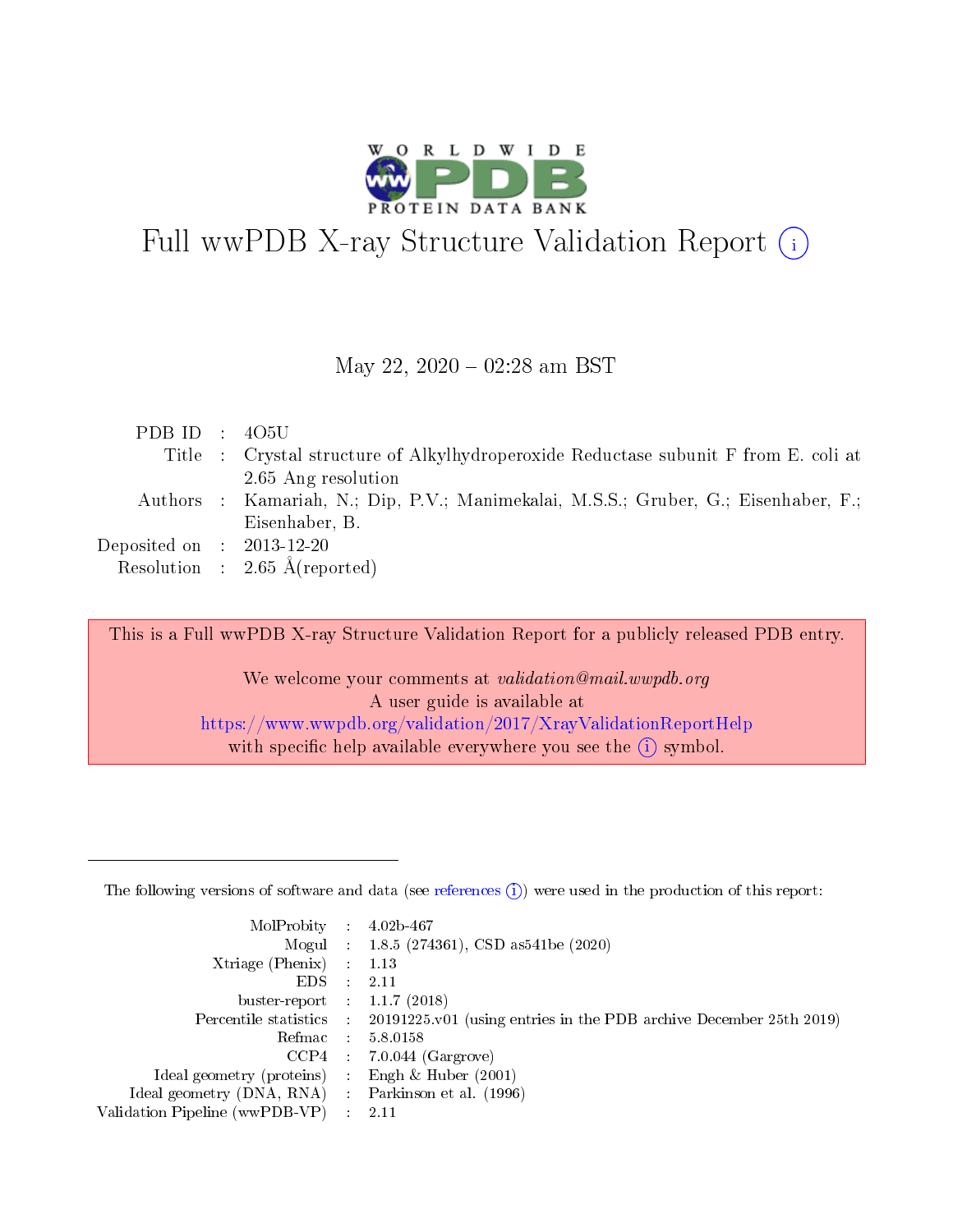# 1 [O](https://www.wwpdb.org/validation/2017/XrayValidationReportHelp#overall_quality)verall quality at a glance  $(i)$

The following experimental techniques were used to determine the structure: X-RAY DIFFRACTION

The reported resolution of this entry is  $2.65 \text{ Å}.$ 

Percentile scores (ranging between 0-100) for global validation metrics of the entry are shown in the following graphic. The table shows the number of entries on which the scores are based.



| Metric                | Whole archive<br>$(\#\mathrm{Entries})$ | Similar resolution<br>$(\#\text{Entries},\, \text{resolution}\; \text{range}(\textup{\AA}))$ |
|-----------------------|-----------------------------------------|----------------------------------------------------------------------------------------------|
| $R_{free}$            | 130704                                  | $1332(2.68-2.64)$                                                                            |
| Clashscore            | 141614                                  | $1374(2.68-2.64)$                                                                            |
| Ramachandran outliers | 138981                                  | $1349(2.68-2.64)$                                                                            |
| Sidechain outliers    | 138945                                  | 1349 (2.68-2.64)                                                                             |
| RSRZ outliers         | 127900                                  | 1318 (2.68-2.64)                                                                             |

The table below summarises the geometric issues observed across the polymeric chains and their fit to the electron density. The red, orange, yellow and green segments on the lower bar indicate the fraction of residues that contain outliers for  $>=3, 2, 1$  and 0 types of geometric quality criteria respectively. A grey segment represents the fraction of residues that are not modelled. The numeric value for each fraction is indicated below the corresponding segment, with a dot representing fractions  $\epsilon=5\%$  The upper red bar (where present) indicates the fraction of residues that have poor fit to the electron density. The numeric value is given above the bar.

| Mol | $\sim$ $\sim$<br>hain | Length | Quality of chain |    |
|-----|-----------------------|--------|------------------|----|
|     |                       | ۲01    | 6%               |    |
| л.  | . .                   | ⊥ ∠ ر  | 92%              | 8% |

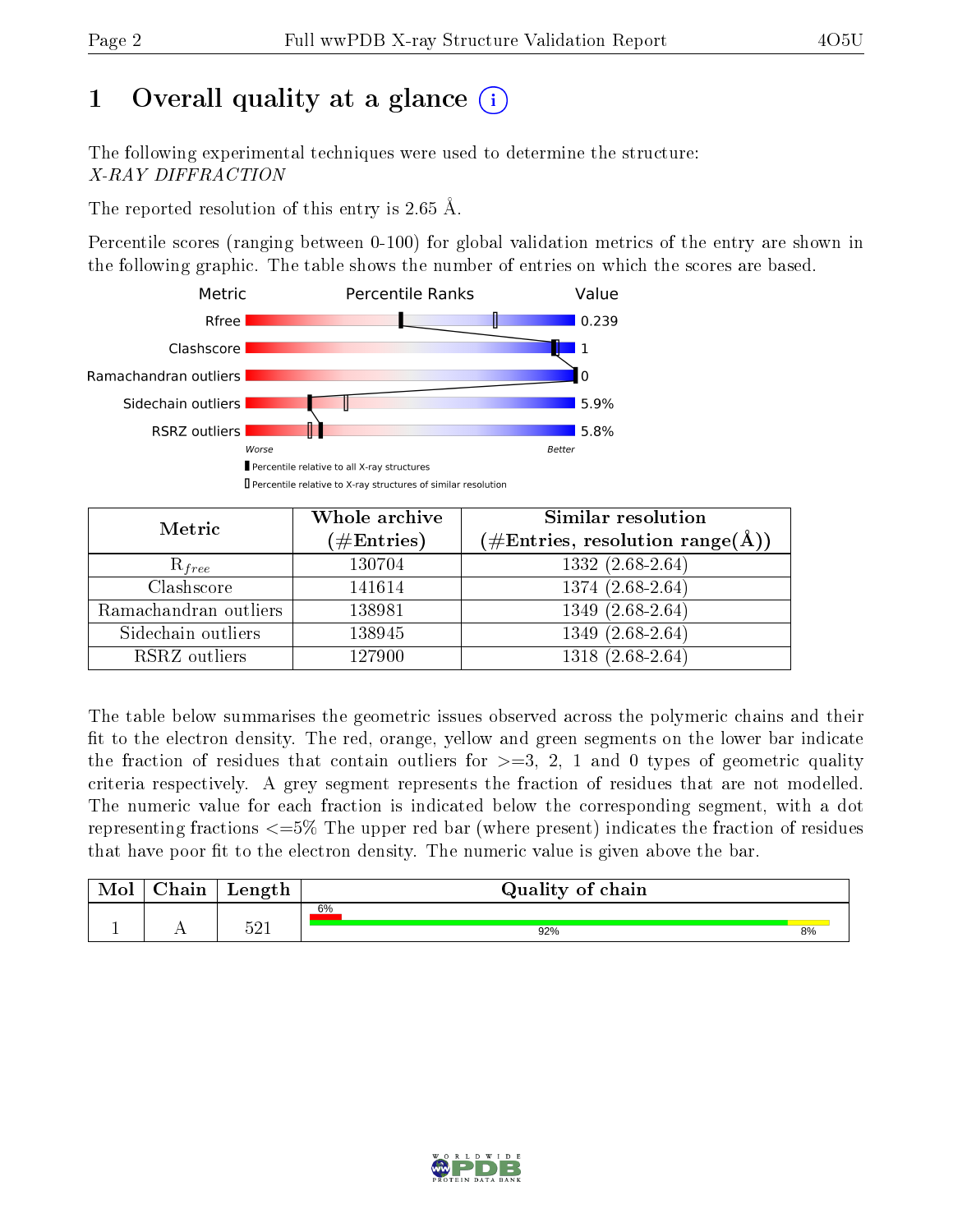# 2 Entry composition (i)

There are 5 unique types of molecules in this entry. The entry contains 8200 atoms, of which 3997 are hydrogens and 0 are deuteriums.

In the tables below, the ZeroOcc column contains the number of atoms modelled with zero occupancy, the AltConf column contains the number of residues with at least one atom in alternate conformation and the Trace column contains the number of residues modelled with at most 2 atoms.

Molecule 1 is a protein called Alkyl hydroperoxide reductase subunit F.

| Mol | Chain | <sup>'</sup> Residues | $\rm{Atoms}$  |      |      |     |       | ZeroOcc | $\mid$ AltConf $\mid$ Trace $\mid$ |  |  |
|-----|-------|-----------------------|---------------|------|------|-----|-------|---------|------------------------------------|--|--|
|     |       | 521                   | Totar<br>7944 | 2484 | 3997 | 681 | - 767 |         |                                    |  |  |

• Molecule 2 is SULFATE ION (three-letter code: SO4) (formula: O<sub>4</sub>S).



| Mol | Chain | Residues | Atoms                                           | $ZeroOcc$   AltConf |
|-----|-------|----------|-------------------------------------------------|---------------------|
| 2   | А     |          | S<br>Total<br>$\left( \ \right)$<br>5<br>1<br>4 |                     |
| 2   | А     |          | S<br>Total<br>$\left( \right)$<br>5<br>4        |                     |
| 2   | А     |          | S<br>Total<br>$\left( \right)$<br>5<br>4        |                     |
| 2   | А     |          | Total<br>S<br>$\left( \right)$<br>5<br>4        |                     |
| 2   | А     |          | S<br>Total<br>$\left( \ \right)$<br>5           |                     |

Continued on next page...

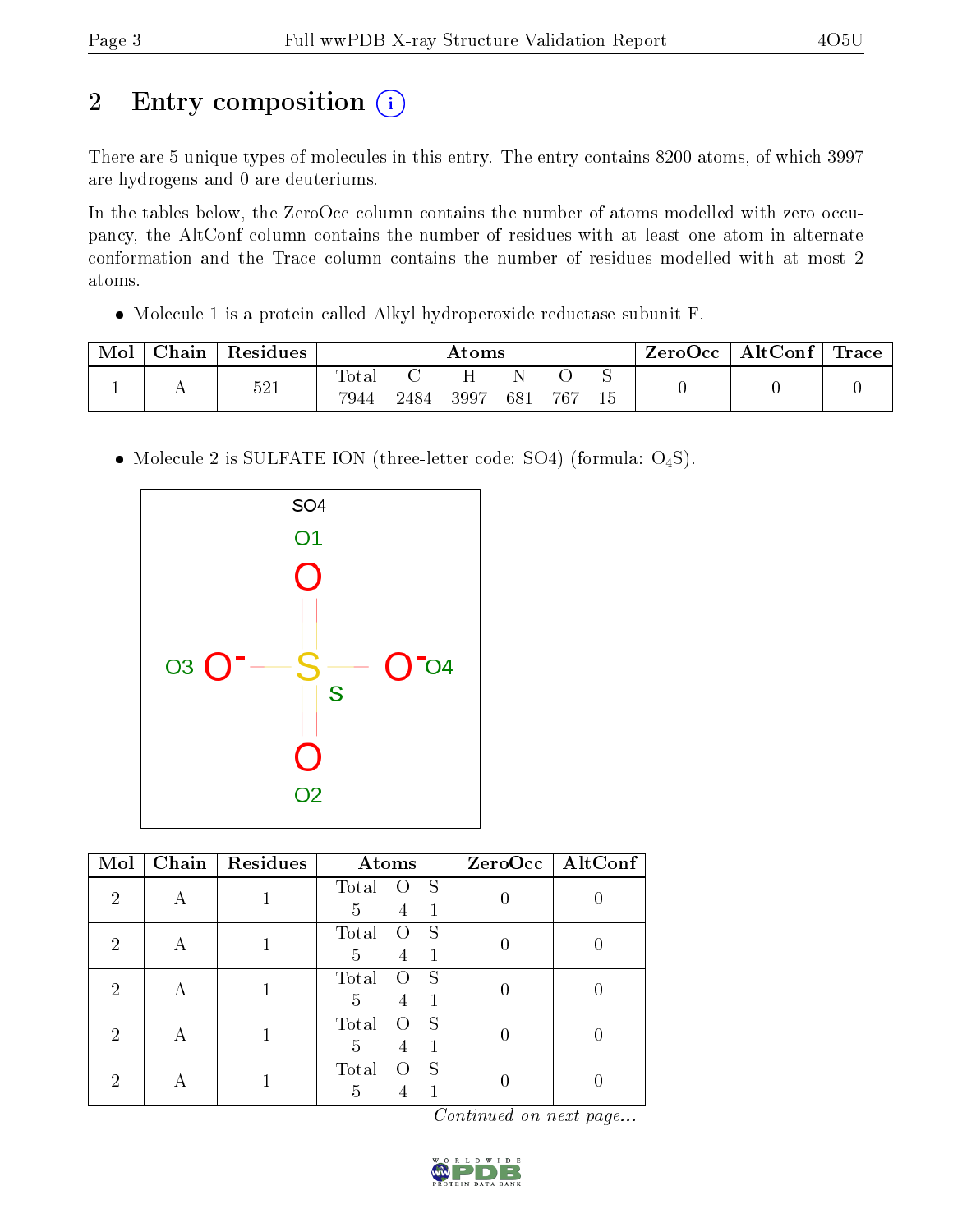Continued from previous page...

|  | Mol   Chain   Residues | Atoms     | $ZeroOcc \   \$ AltConf |
|--|------------------------|-----------|-------------------------|
|  |                        | Total O S |                         |
|  |                        | Total O S |                         |
|  |                        | Total O S |                         |

 Molecule 3 is FLAVIN-ADENINE DINUCLEOTIDE (three-letter code: FAD) (formula:  $C_{27}H_{33}N_9O_{15}P_2$ .



| Mol | $Chain   Residues$ | Atoms           |  |              |        |  | ZeroOcc   AltConf |  |
|-----|--------------------|-----------------|--|--------------|--------|--|-------------------|--|
|     |                    | Total C N<br>53 |  | $27 \quad 9$ | - 15 - |  |                   |  |

Molecule 4 is CADMIUM ION (three-letter code: CD) (formula: Cd).

|  | Mol   Chain   Residues | Atoms    | $ZeroOcc \   \ AltConf$ |  |
|--|------------------------|----------|-------------------------|--|
|  |                        | Total Cd |                         |  |

Molecule 5 is water.

|  | $\text{Mol}$   Chain   Residues | Atoms               | ZeroOcc   AltConf |  |
|--|---------------------------------|---------------------|-------------------|--|
|  | 169                             | Total<br>162<br>169 |                   |  |

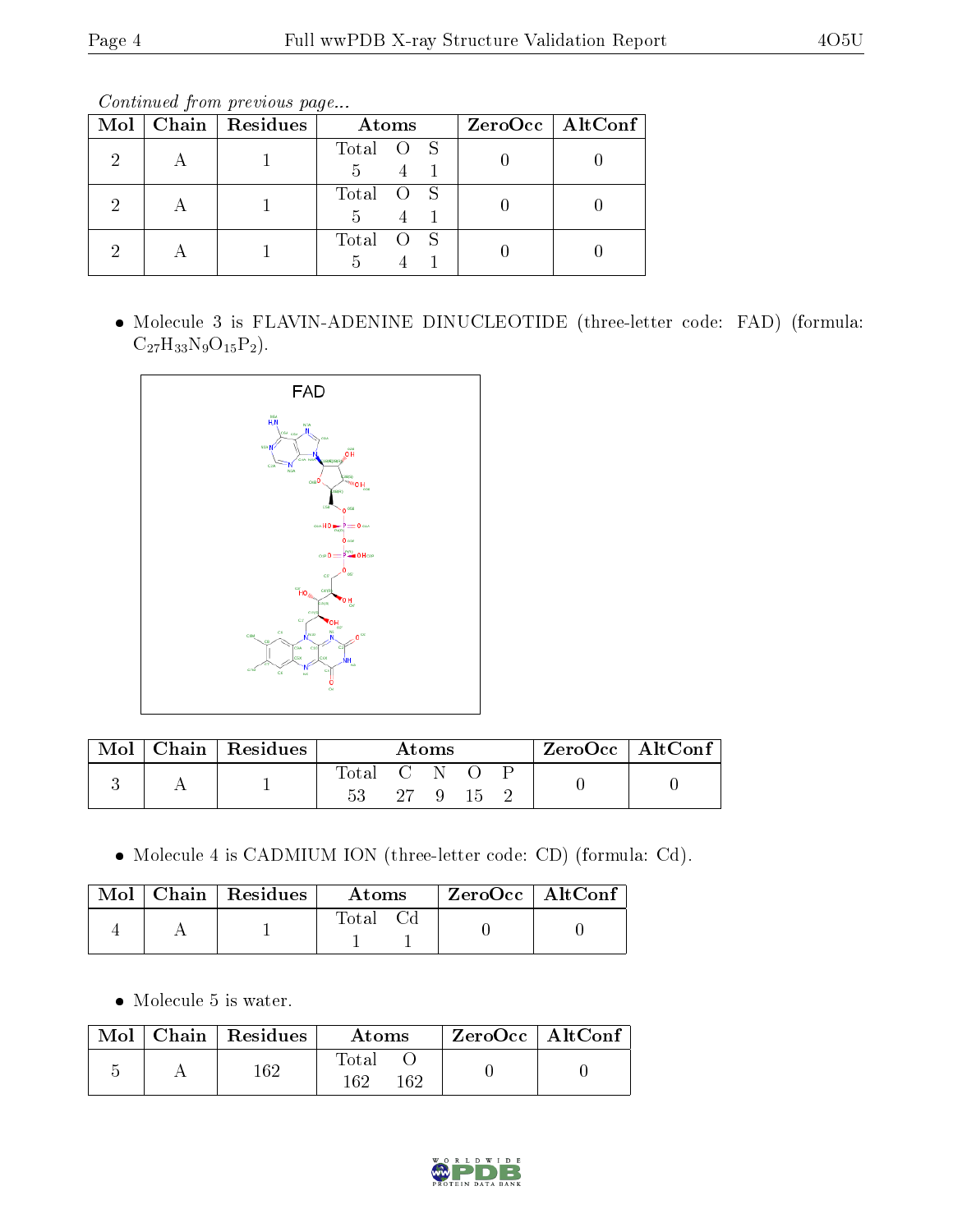# 3 Residue-property plots  $(i)$

These plots are drawn for all protein, RNA and DNA chains in the entry. The first graphic for a chain summarises the proportions of the various outlier classes displayed in the second graphic. The second graphic shows the sequence view annotated by issues in geometry and electron density. Residues are color-coded according to the number of geometric quality criteria for which they contain at least one outlier: green  $= 0$ , yellow  $= 1$ , orange  $= 2$  and red  $= 3$  or more. A red dot above a residue indicates a poor fit to the electron density (RSRZ  $> 2$ ). Stretches of 2 or more consecutive residues without any outlier are shown as a green connector. Residues present in the sample, but not in the model, are shown in grey.

• Molecule 1: Alkyl hydroperoxide reductase subunit F



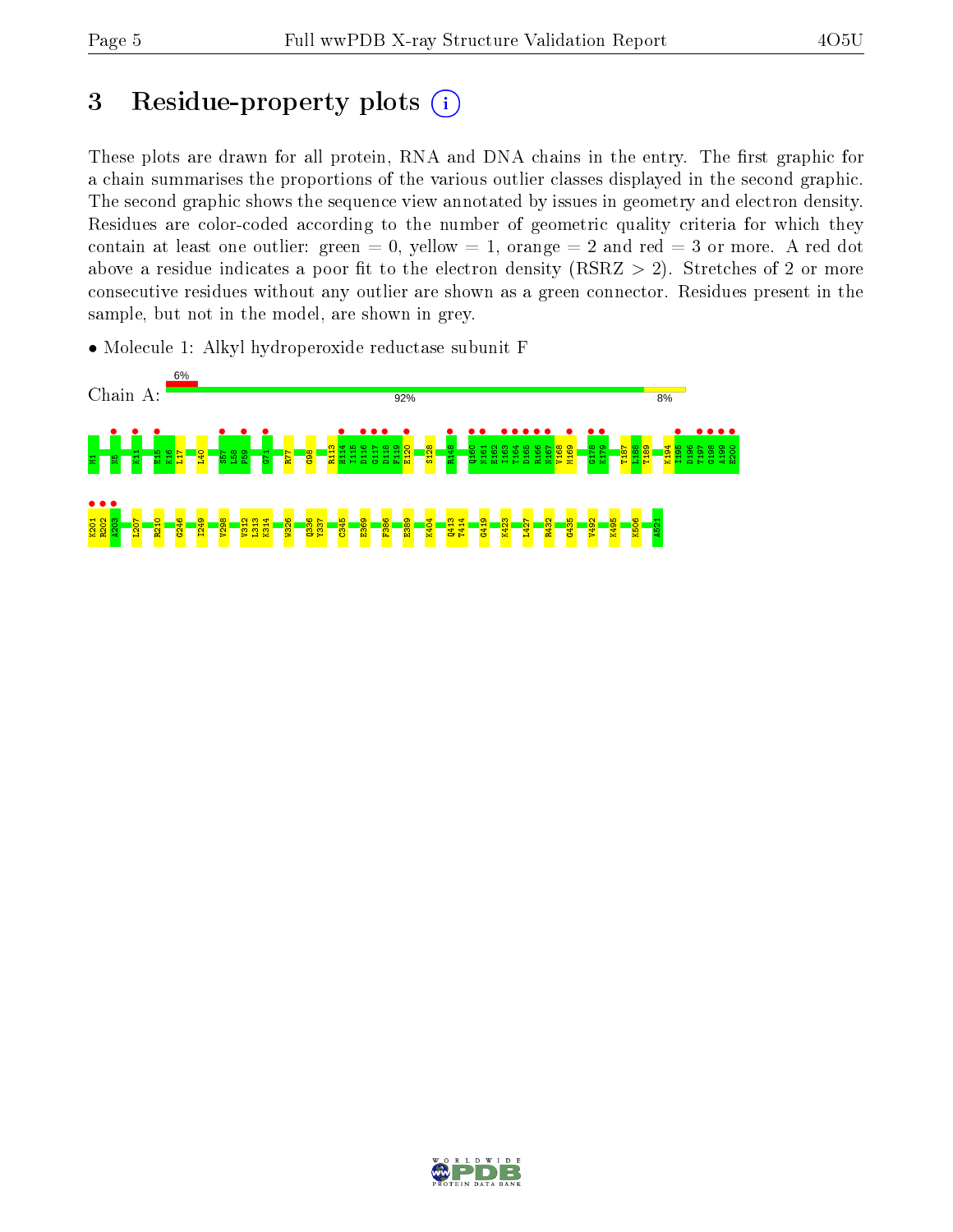# 4 Data and refinement statistics  $(i)$

| Property                                                             | Value                                              | Source     |
|----------------------------------------------------------------------|----------------------------------------------------|------------|
| Space group                                                          | C121                                               | Depositor  |
| Cell constants                                                       | $59.60\text{\AA}$<br>$106.70\text{\AA}$<br>123.72Å | Depositor  |
| a, b, c, $\alpha$ , $\beta$ , $\gamma$                               | $90.00^\circ$<br>$113.68^\circ$<br>$90.00^\circ$   |            |
| Resolution $(A)$                                                     | 28.82<br>$-2.65$                                   | Depositor  |
|                                                                      | 28.82<br>$-2.65$                                   | <b>EDS</b> |
| % Data completeness                                                  | $98.5(28.82-2.65)$                                 | Depositor  |
| (in resolution range)                                                | 98.6 (28.82-2.65)                                  | <b>EDS</b> |
| $R_{merge}$                                                          | 0.10                                               | Depositor  |
| $\mathrm{R}_{sym}$                                                   | (Not available)                                    | Depositor  |
| $\sqrt{I/\sigma(I)} > 1$                                             | $3.20$ (at $2.64\text{\AA}$ )                      | Xtriage    |
| Refinement program                                                   | REFMAC 5.7.0029, PHENIX 1.8.2 1309                 | Depositor  |
|                                                                      | 0.172<br>0.220<br>$\sim$ , $\sim$                  | Depositor  |
| $R, R_{free}$                                                        | 0.182<br>0.239<br>$\overline{a}$                   | DCC        |
| $\mathcal{R}_{free}$ test set                                        | 1059 reflections $(5.11\%)$                        | wwPDB-VP   |
| Wilson B-factor $(A^2)$                                              | $33.6\,$                                           | Xtriage    |
| Anisotropy                                                           | 0.218                                              | Xtriage    |
| Bulk solvent $k_{sol}(e/\mathring{A}^3)$ , $B_{sol}(\mathring{A}^2)$ | 0.41, 60.0                                         | <b>EDS</b> |
| L-test for twinning <sup>2</sup>                                     | $< L >$ = 0.50, $< L2 >$ = 0.34                    | Xtriage    |
| Estimated twinning fraction                                          | $\overline{0.0}11$ for h,-k,-h-l                   | Xtriage    |
| $F_o, F_c$ correlation                                               | 0.94                                               | <b>EDS</b> |
| Total number of atoms                                                | 8200                                               | wwPDB-VP   |
| Average B, all atoms $(A^2)$                                         | 49.0                                               | wwPDB-VP   |

Xtriage's analysis on translational NCS is as follows: The largest off-origin peak in the Patterson function is  $6.43\%$  of the height of the origin peak. No significant pseudotranslation is detected.

<sup>&</sup>lt;sup>2</sup>Theoretical values of  $\langle |L| \rangle$ ,  $\langle L^2 \rangle$  for acentric reflections are 0.5, 0.333 respectively for untwinned datasets, and 0.375, 0.2 for perfectly twinned datasets.



<span id="page-5-1"></span><span id="page-5-0"></span><sup>1</sup> Intensities estimated from amplitudes.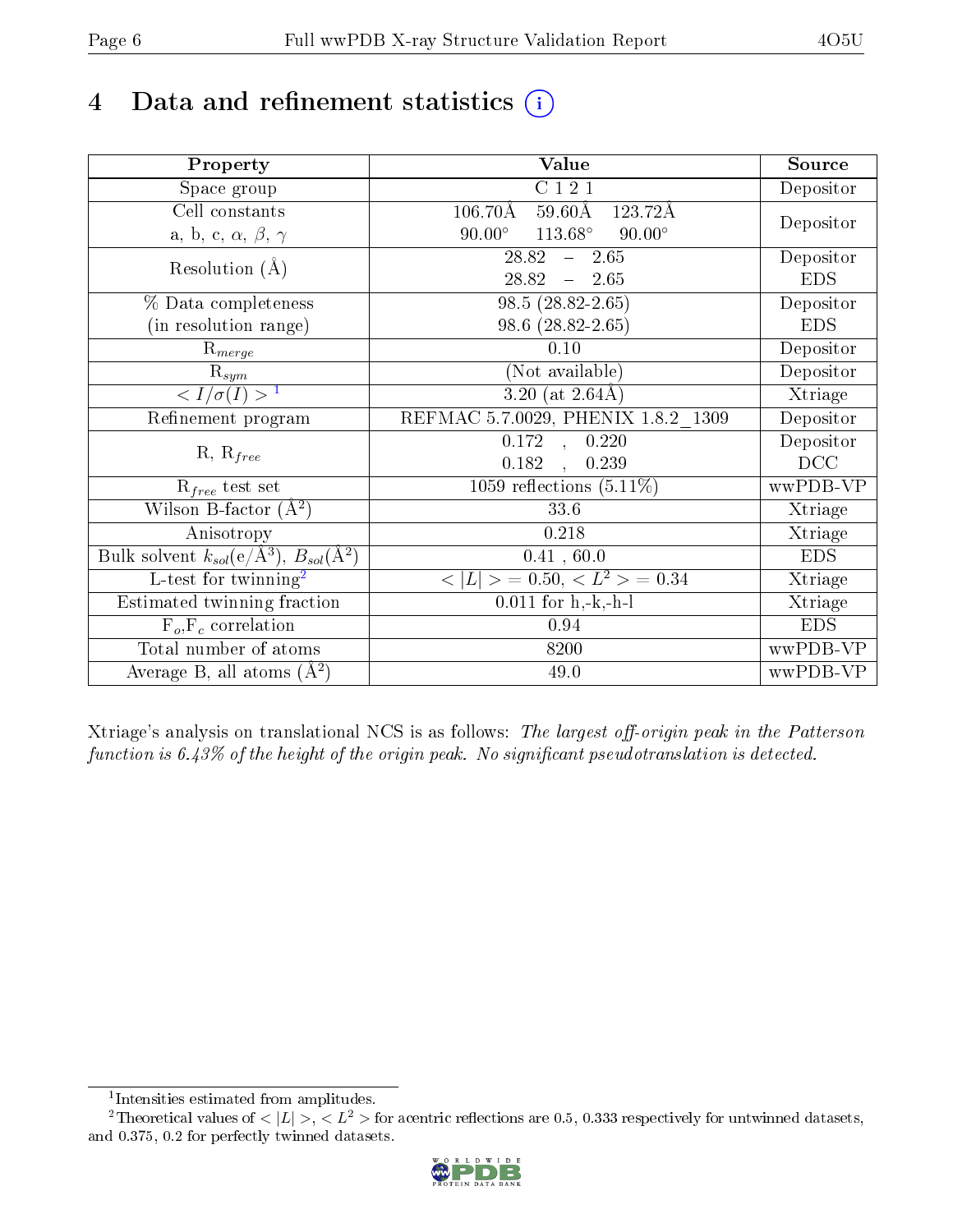# 5 Model quality  $(i)$

## 5.1 Standard geometry  $\overline{()}$

Bond lengths and bond angles in the following residue types are not validated in this section: SO4, FAD, CD

The Z score for a bond length (or angle) is the number of standard deviations the observed value is removed from the expected value. A bond length (or angle) with  $|Z| > 5$  is considered an outlier worth inspection. RMSZ is the root-mean-square of all Z scores of the bond lengths (or angles).

| $Mol$   Chain |      | Bond lengths                    | Bond angles |        |  |
|---------------|------|---------------------------------|-------------|--------|--|
|               |      | RMSZ $ #Z  > 5$ RMSZ $ #Z  > 5$ |             |        |  |
|               | 0.31 | 0/4008                          | 0.49        | 0/5424 |  |

There are no bond length outliers.

There are no bond angle outliers.

There are no chirality outliers.

There are no planarity outliers.

### 5.2 Too-close contacts  $(i)$

In the following table, the Non-H and H(model) columns list the number of non-hydrogen atoms and hydrogen atoms in the chain respectively. The H(added) column lists the number of hydrogen atoms added and optimized by MolProbity. The Clashes column lists the number of clashes within the asymmetric unit, whereas Symm-Clashes lists symmetry related clashes.

|  |      | Mol   Chain   Non-H   H(model) | H(added) | Clashes   Symm-Clashes |
|--|------|--------------------------------|----------|------------------------|
|  | 3947 | 3997                           | 3987     |                        |
|  | 40   |                                |          |                        |
|  | 53   |                                |          |                        |
|  |      |                                |          |                        |
|  | 162  |                                |          |                        |
|  | 4203 | 3997                           | 4018     |                        |

The all-atom clashscore is defined as the number of clashes found per 1000 atoms (including hydrogen atoms). The all-atom clashscore for this structure is 1.

All (11) close contacts within the same asymmetric unit are listed below, sorted by their clash magnitude.

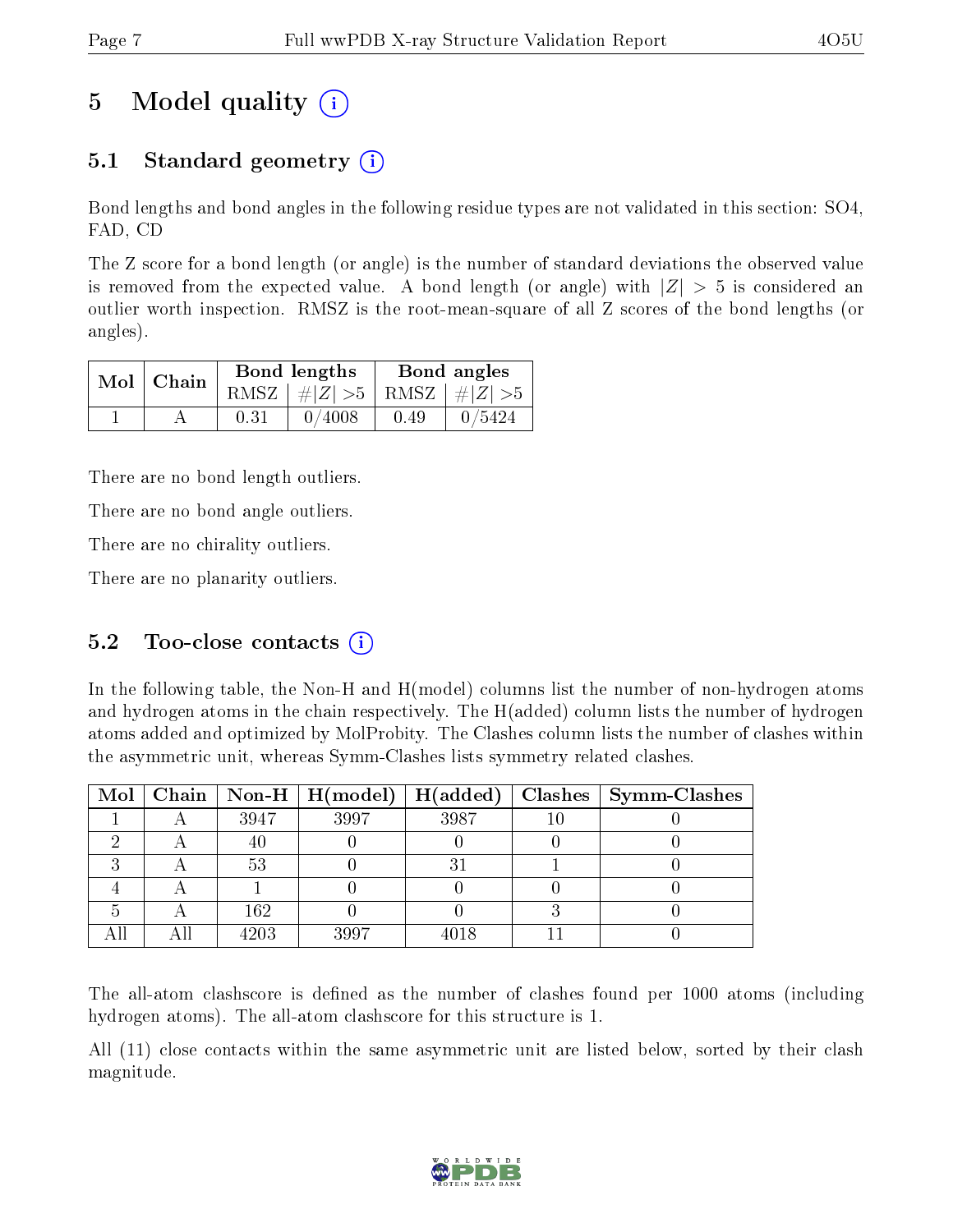| $Atom-1$            | Atom-2              | Interatomic<br>distance $(A)$ | Clash<br>overlap $(A)$ |
|---------------------|---------------------|-------------------------------|------------------------|
| 1: A:345: CYS:SG    | 5:A:721:HOH:        | 2.48                          | 0.71                   |
| 1:A:113:ARG:NH1     | 5:A:812:HOH:O       | 2.35                          | 0.53                   |
| 1: A: 337: TYR: CZ  | 1:A:419:GLY:HA3     | 2.49                          | 0.48                   |
| 1: A:326:TRP:CD1    | 1: A:326:TRP:N      | 2.84                          | 0.45                   |
| 1:A:413:GLN:HB2     | 1:A:432:ARG:HD3     | 1.99                          | 0.44                   |
| 1: A: 435: GLY:O    | 5:A:789:HOH:O       | 2.21                          | 0.44                   |
| 1: A:17:LEU:HG      | 1:A:98:GLY:HA3      | 2.01                          | 0.43                   |
| $1: A:386:$ PHE:CE2 | 1: A: 432: ARG: NH1 | 2.87                          | 0.42                   |
| 3:A:604:FAD:H9      | 3:A:604:FAD:H1'1    | 1.83                          | 0.41                   |
| 1: A:246: GLY:O     | 1: A:249: ILE: HG12 | 2.20                          | 0.41                   |
| 1:A:414:THR:HG23    | 1: A:427:LEU:HD11   | 2.03                          | 0.41                   |

There are no symmetry-related clashes.

### 5.3 Torsion angles (i)

#### 5.3.1 Protein backbone (i)

In the following table, the Percentiles column shows the percent Ramachandran outliers of the chain as a percentile score with respect to all X-ray entries followed by that with respect to entries of similar resolution.

The Analysed column shows the number of residues for which the backbone conformation was analysed, and the total number of residues.

| $\mid$ Mol $\mid$ Chain | Analysed                                  |  | Favoured   Allowed   Outliers   Percentiles                |
|-------------------------|-------------------------------------------|--|------------------------------------------------------------|
|                         | $519/521$ (100\%)   495 (95\%)   24 (5\%) |  | $\begin{array}{ c c c c }\n\hline\n100 & 100\n\end{array}$ |

There are no Ramachandran outliers to report.

#### 5.3.2 Protein sidechains  $(i)$

In the following table, the Percentiles column shows the percent sidechain outliers of the chain as a percentile score with respect to all X-ray entries followed by that with respect to entries of similar resolution.

The Analysed column shows the number of residues for which the sidechain conformation was analysed, and the total number of residues.

| Mol   Chain | Analysed                       |            | Rotameric   Outliers   Percentiles |  |
|-------------|--------------------------------|------------|------------------------------------|--|
|             | $422/422$ (100\%)   397 (94\%) | 25 $(6\%)$ | 19   30                            |  |

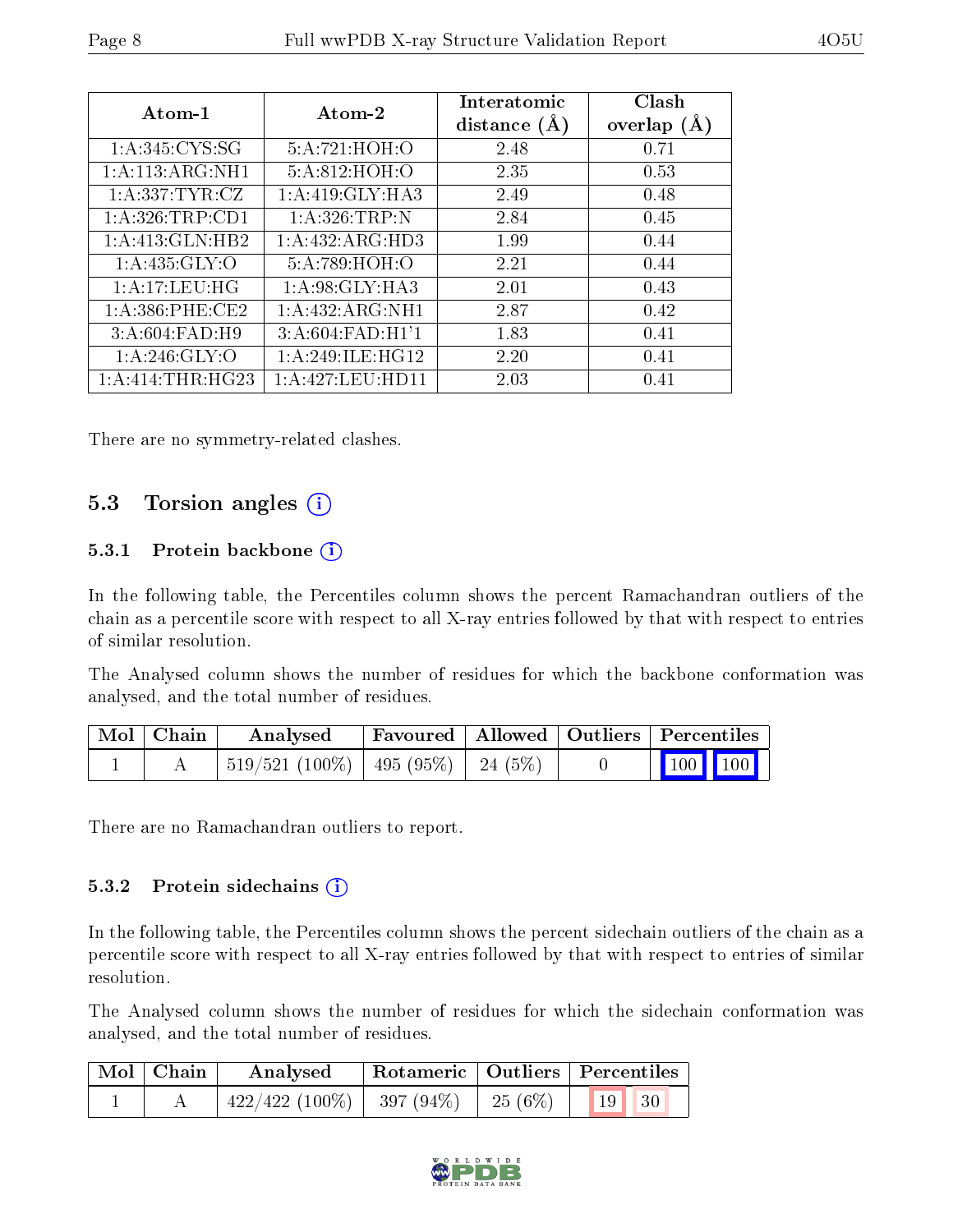| Mol            | ${\bf Chain}$                                                           | Res              | Type                          |
|----------------|-------------------------------------------------------------------------|------------------|-------------------------------|
| $\overline{1}$ | $\overline{A}$                                                          | $\overline{40}$  | LEU                           |
| $\mathbf{1}$   | $\overline{A}$                                                          | 77               | $\rm{ARG}$                    |
| $\overline{1}$ | $\frac{\overline{A}}{\overline{A}}$                                     | $\overline{120}$ | $\overline{\mathrm{GLU}}$     |
| $\overline{1}$ |                                                                         | <sup>1</sup> 28  | <b>SER</b>                    |
| $\mathbf{1}$   | $\frac{A}{A}$                                                           | 168              | <b>VAL</b>                    |
| $\overline{1}$ |                                                                         | 169              | <b>MET</b>                    |
| $\overline{1}$ | $\overline{A}$                                                          | 187              | <b>THR</b>                    |
| $\overline{1}$ | $\overline{A}$                                                          | 189              | <b>THR</b>                    |
| $\overline{1}$ | $\overline{A}$                                                          | 194              | $\overline{\text{LYS}}$       |
| $\overline{1}$ |                                                                         | $\overline{201}$ | $\overline{\text{LYS}}$       |
| $\mathbf{1}$   |                                                                         | 202              | $\overline{\rm{ARG}}$         |
| $\overline{1}$ | $\frac{\overline{A}}{\overline{A}}$ $\frac{\overline{A}}{\overline{A}}$ | 207              | LEU                           |
| $\overline{1}$ |                                                                         | 210              | $\overline{\rm{ARG}}$         |
| $\mathbf{1}$   | $\frac{\overline{A}}{\overline{A}}$                                     | 298              | <b>VAL</b>                    |
| $\overline{1}$ |                                                                         | $\overline{312}$ | $\overline{\text{VAL}}$       |
| $\overline{1}$ | $\overline{A}$                                                          | 313              | <b>LEU</b>                    |
| $\overline{1}$ | $\overline{A}$                                                          | 314              | $\overline{\text{LYS}}$       |
| $\overline{1}$ | $\frac{\overline{A}}{\overline{A}}$                                     | 336              | $\overline{\text{GLN}}$       |
| $\mathbf{1}$   |                                                                         | 369              | $\overline{\text{GLU}}$       |
| $\overline{1}$ |                                                                         | 389              | $\overline{\mathrm{GLU}}$     |
| $\mathbf{1}$   | $\frac{A}{A}$                                                           | 404              | <b>LYS</b>                    |
| $\mathbf{1}$   |                                                                         | 423              | LYS                           |
| $\mathbf{1}$   | $\overline{A}$                                                          | 492              | <b>VAL</b>                    |
| $\overline{1}$ | $\overline{A}$                                                          | 495              | $\overline{L} \overline{Y} S$ |
| $\overline{1}$ | $\overline{\rm A}$                                                      | 506              | $\overline{\mathrm{LYS}}$     |

All (25) residues with a non-rotameric sidechain are listed below:

Some sidechains can be flipped to improve hydrogen bonding and reduce clashes. There are no such sidechains identified.

#### 5.3.3 RNA (1)

There are no RNA molecules in this entry.

### 5.4 Non-standard residues in protein, DNA, RNA chains (i)

There are no non-standard protein/DNA/RNA residues in this entry.

### 5.5 Carbohydrates  $(i)$

There are no carbohydrates in this entry.

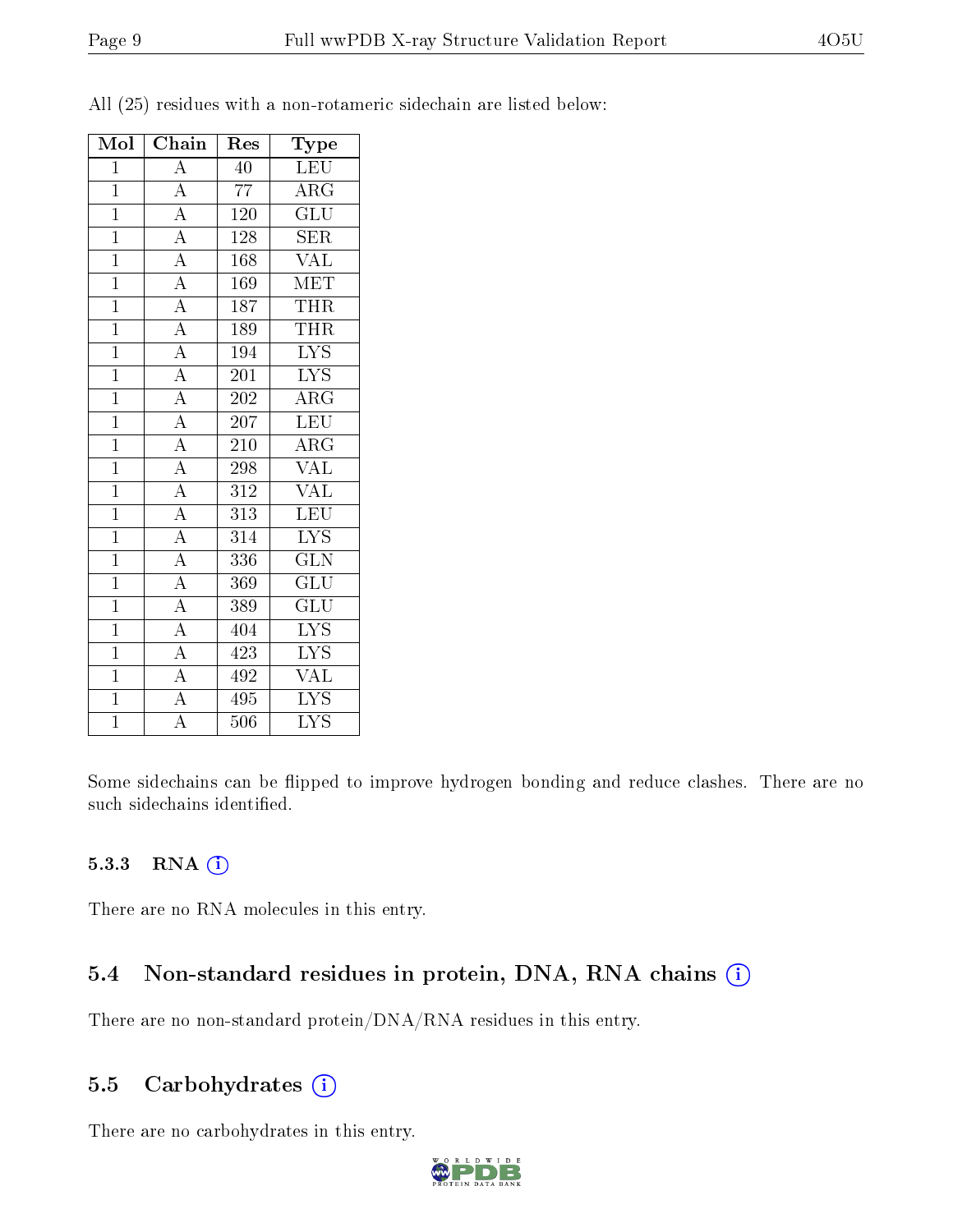### 5.6 Ligand geometry (i)

Of 10 ligands modelled in this entry, 1 is monoatomic - leaving 9 for Mogul analysis.

In the following table, the Counts columns list the number of bonds (or angles) for which Mogul statistics could be retrieved, the number of bonds (or angles) that are observed in the model and the number of bonds (or angles) that are dened in the Chemical Component Dictionary. The Link column lists molecule types, if any, to which the group is linked. The Z score for a bond length (or angle) is the number of standard deviations the observed value is removed from the expected value. A bond length (or angle) with  $|Z| > 2$  is considered an outlier worth inspection. RMSZ is the root-mean-square of all Z scores of the bond lengths (or angles).

| Mol            |                 | Chain | Res | Link |            | <b>Bond lengths</b> |             |          | Bond angles |                |
|----------------|-----------------|-------|-----|------|------------|---------------------|-------------|----------|-------------|----------------|
|                | Type            |       |     |      | Counts     | RMSZ                | # $ Z  > 2$ | Counts   | RMSZ        | # $ Z  > 2$    |
| $\overline{2}$ | SO <sub>4</sub> | А     | 601 |      | 4,4,4      | 0.12                |             | 6,6,6    | 0.20        | 0              |
| $\overline{2}$ | SO <sub>4</sub> | А     | 608 |      | 4,4,4      | 0.12                | $\theta$    | 6,6,6    | 0.12        | $\overline{0}$ |
| $\overline{2}$ | SO <sub>4</sub> | А     | 605 |      | 4,4,4      | 0.14                | $\theta$    | 6,6,6    | 0.13        | $\overline{0}$ |
| $\overline{2}$ | SO <sub>4</sub> | А     | 602 |      | 4,4,4      | 0.15                | 0           | 6,6,6    | 0.10        | $\overline{0}$ |
| 3              | <b>FAD</b>      | А     | 604 |      | 51, 58, 58 | 1.21                | 4(7%)       | 60,89,89 | 2.12        | $6(10\%)$      |
| $\overline{2}$ | SO <sub>4</sub> | А     | 603 |      | 4,4,4      | 0.12                | $\theta$    | 6,6,6    | 0.20        | $\overline{0}$ |
| $\overline{2}$ | SO <sub>4</sub> | А     | 607 |      | 4,4,4      | 0.14                | $\Omega$    | 6,6,6    | 0.08        | $\theta$       |
| $\overline{2}$ | SO <sub>4</sub> | А     | 609 |      | 4,4,4      | 0.16                | $\Omega$    | 6,6,6    | 0.19        | $\theta$       |
| 2              | SO <sub>4</sub> | А     | 606 |      | 4,4,4      | 0.16                | $\Omega$    | 6.6.6    | 0.13        | $\overline{0}$ |

In the following table, the Chirals column lists the number of chiral outliers, the number of chiral centers analysed, the number of these observed in the model and the number defined in the Chemical Component Dictionary. Similar counts are reported in the Torsion and Rings columns. '-' means no outliers of that kind were identified.

|     |     |        | Mol   Type   Chain   Res   Link   Chirals | <b>Torsions</b>                                                                            | Rings |
|-----|-----|--------|-------------------------------------------|--------------------------------------------------------------------------------------------|-------|
| FAP | 604 | $\sim$ | <b>Contract</b>                           | $\left\lfloor \frac{2/30/50/50}{2} \right\rfloor \left\lfloor \frac{0}{6/6} \right\rfloor$ |       |

All (4) bond length outliers are listed below:

| Mol | Chain | Res | Type | Atoms     | $\mathbf{Z}$ | Observed $(A)$ | Ideal(A) |
|-----|-------|-----|------|-----------|--------------|----------------|----------|
|     |       | 604 | FAD  | $C4X-C10$ | 5.55         | 1.44           | 1.38     |
|     |       | 604 | FA D | $C4-N3$   | 3.27         | 1.38           | 1.33     |
|     |       | 604 | FAD  | $C5X-N5$  | 2.45         | 1.39           | 1.35     |
|     |       | 604 | FAD  | C4-C4X    | 2.24         | .45            |          |

All (6) bond angle outliers are listed below:

| Mol | Chain | $\operatorname{Res}$ | $\perp$ Type | $\rm\bf Atoms$ |       | Observed $(^\circ)$ | Ideal( $^o$ |
|-----|-------|----------------------|--------------|----------------|-------|---------------------|-------------|
|     |       | 604                  |              | J4-N3-C2       | 12.68 | 125.84              |             |

Continued on next page...

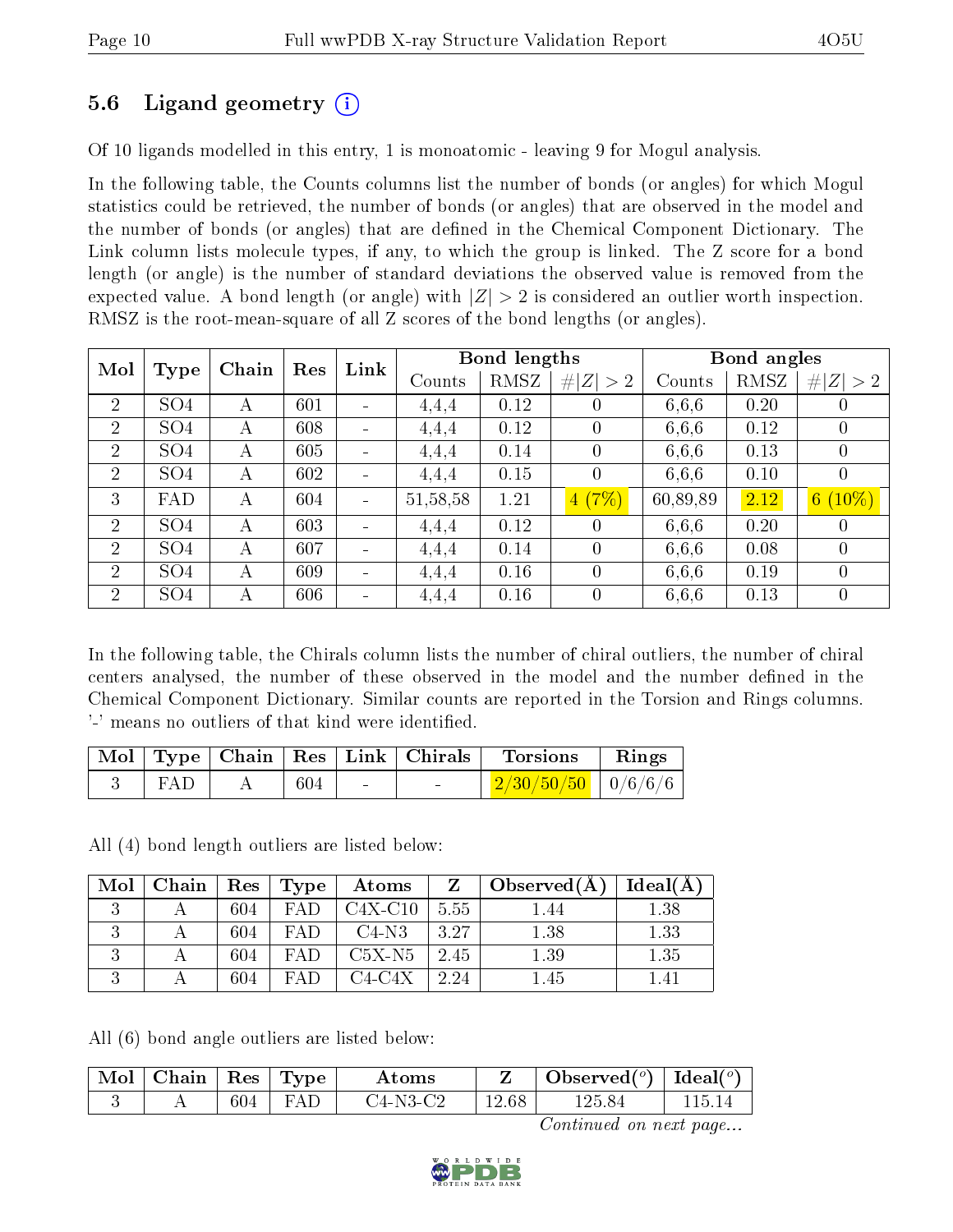| Mol | Chain | Res | 'Type      | Atoms                                              |         | Observed $(^\circ)$ | Ideal $(°)$ |
|-----|-------|-----|------------|----------------------------------------------------|---------|---------------------|-------------|
|     |       | 604 | FAD.       | $C4X-C4-N3$                                        | $-7.11$ | 113.70              | 123.43      |
| 2   |       | 604 | <b>FAD</b> | $C10-C4X-N5$                                       | 3.93    | 123.97              | 121.26      |
| 2   |       | 604 | <b>FAD</b> | $C4-C4X-C10$                                       | $-3.36$ | 117.72              | 119.95      |
| 2   |       | 604 | FAD.       | $C4X-C10-N10$                                      | $-2.68$ | 117.55              | 120.30      |
| 2   |       | 604 | FA D       | C <sub>5</sub> A-C <sub>6</sub> A-N <sub>6</sub> A | 2.31    | 123.86              | 120.35      |

Continued from previous page...

There are no chirality outliers.

All (2) torsion outliers are listed below:

| $\text{Mol}$   Chain   $\text{V}$ |     | Res   Type | Atoms                       |
|-----------------------------------|-----|------------|-----------------------------|
|                                   | 604 | FA D       | $O4B-C4B-C5B-O5B$           |
|                                   | 604 | $FA$ 1)    | $C5'$ - $O5'$ - $P$ - $O1P$ |

There are no ring outliers.

1 monomer is involved in 1 short contact:

|  |             | Mol   Chain   Res   Type   Clashes   Symm-Clashes |
|--|-------------|---------------------------------------------------|
|  | $604$   FAD |                                                   |

The following is a two-dimensional graphical depiction of Mogul quality analysis of bond lengths, bond angles, torsion angles, and ring geometry for all instances of the Ligand of Interest. In addition, ligands with molecular weight > 250 and outliers as shown on the validation Tables will also be included. For torsion angles, if less then 5% of the Mogul distribution of torsion angles is within 10 degrees of the torsion angle in question, then that torsion angle is considered an outlier. Any bond that is central to one or more torsion angles identified as an outlier by Mogul will be highlighted in the graph. For rings, the root-mean-square deviation (RMSD) between the ring in question and similar rings identified by Mogul is calculated over all ring torsion angles. If the average RMSD is greater than 60 degrees and the minimal RMSD between the ring in question and any Mogul-identied rings is also greater than 60 degrees, then that ring is considered an outlier. The outliers are highlighted in purple. The color gray indicates Mogul did not find sufficient equivalents in the CSD to analyse the geometry.

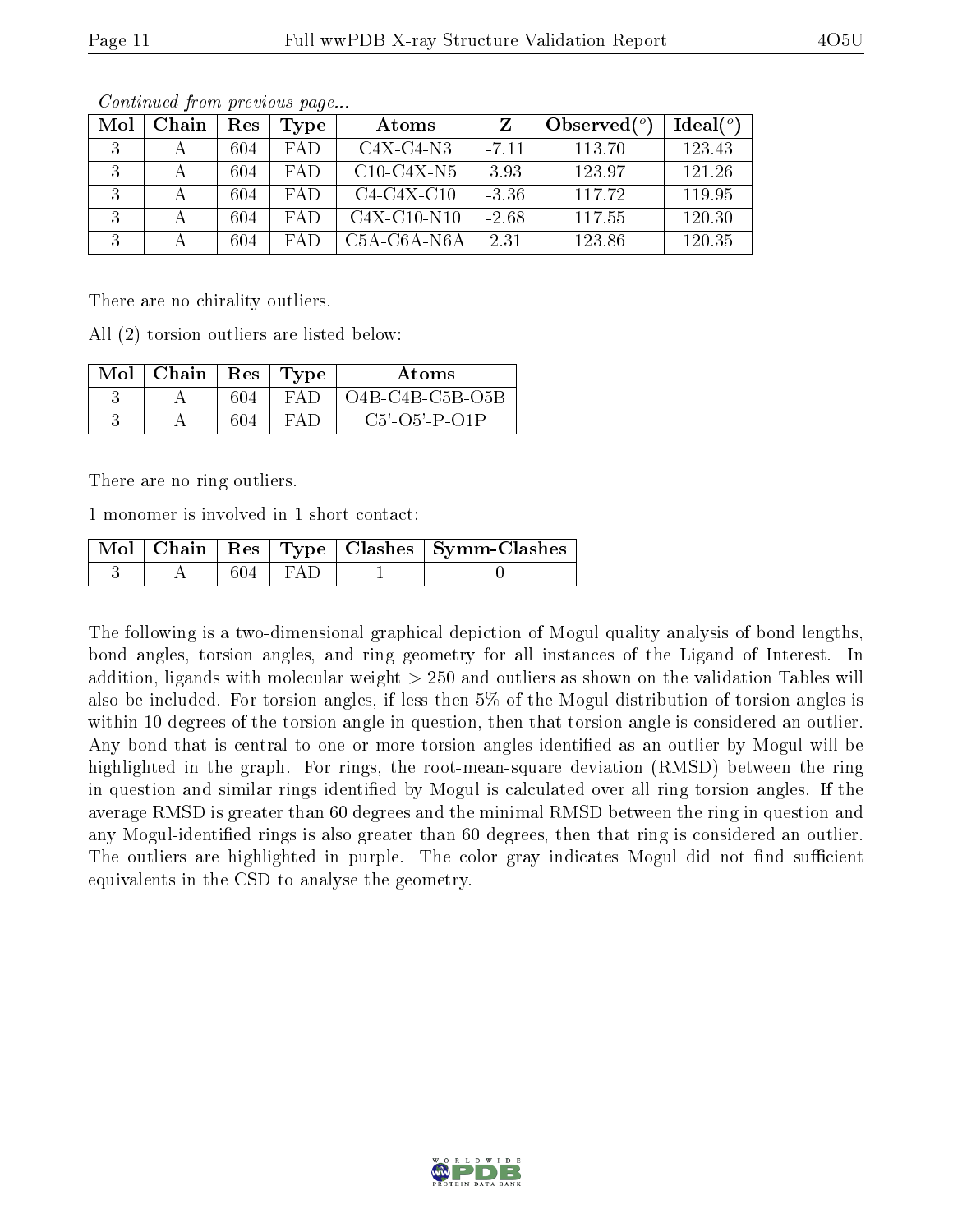

### 5.7 [O](https://www.wwpdb.org/validation/2017/XrayValidationReportHelp#nonstandard_residues_and_ligands)ther polymers (i)

There are no such residues in this entry.

## 5.8 Polymer linkage issues (i)

There are no chain breaks in this entry.

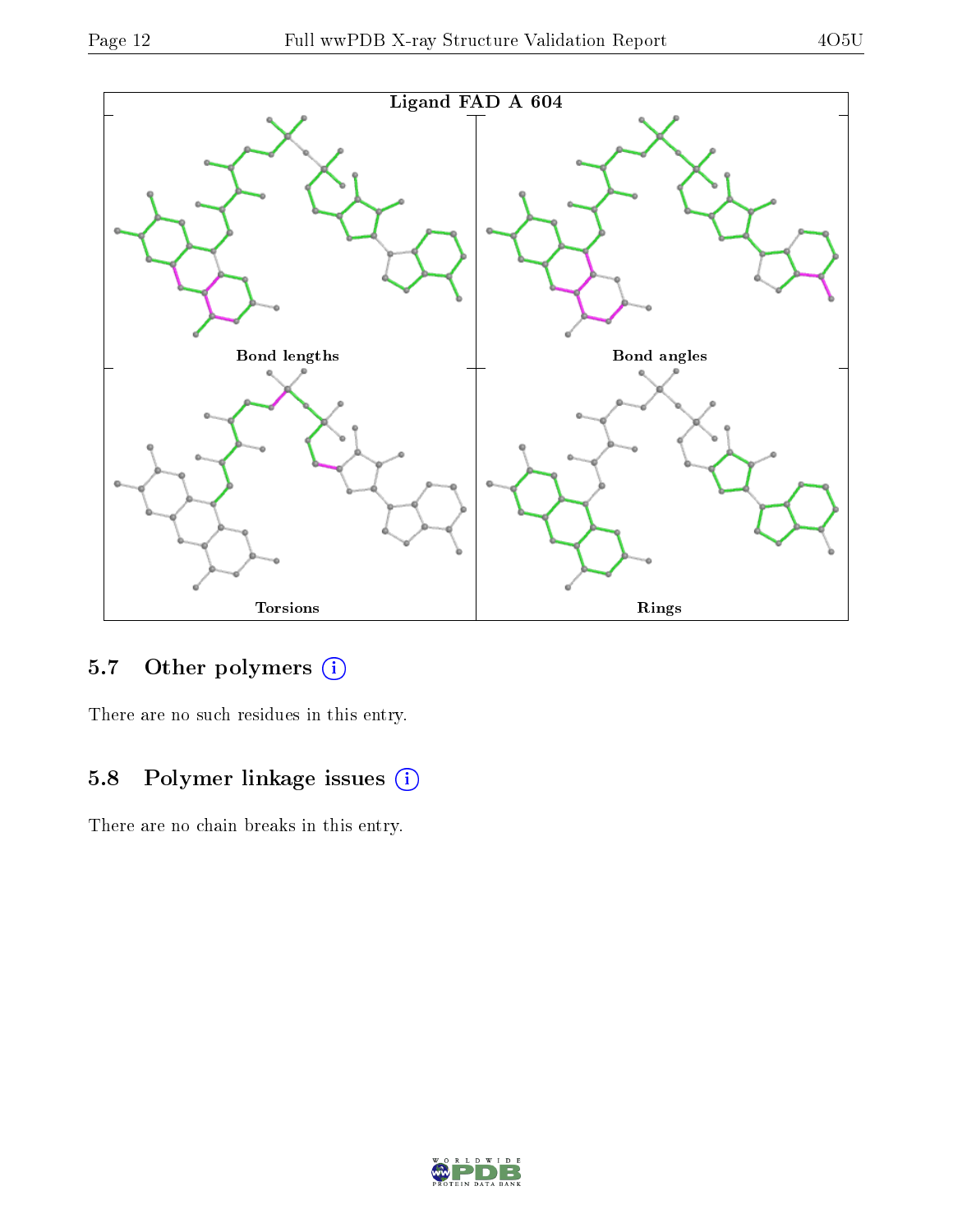# 6 Fit of model and data  $(i)$

### 6.1 Protein, DNA and RNA chains  $(i)$

In the following table, the column labelled  $#RSRZ> 2'$  contains the number (and percentage) of RSRZ outliers, followed by percent RSRZ outliers for the chain as percentile scores relative to all X-ray entries and entries of similar resolution. The OWAB column contains the minimum, median,  $95<sup>th</sup>$  percentile and maximum values of the occupancy-weighted average B-factor per residue. The column labelled ' $Q< 0.9$ ' lists the number of (and percentage) of residues with an average occupancy less than 0.9.

| $\bf{Mol}$ | $\mid$ Chain | Analysed         | ${ <\hspace{-1.5pt}{\mathrm{RSRZ}} \hspace{-1.5pt}>}$ | $\#\text{RSRZ}{>}2$ |  | $\text{OWAB}(\AA^2)$   Q<0.9 |                                        |  |
|------------|--------------|------------------|-------------------------------------------------------|---------------------|--|------------------------------|----------------------------------------|--|
|            |              | $521/521$ (100%) | 0.05                                                  |                     |  |                              | 30 $(5\%)$   23   19   14, 37, 88, 158 |  |

All (30) RSRZ outliers are listed below:

| Mol            | Chain              | Res              | Type                      | <b>RSRZ</b>      |  |
|----------------|--------------------|------------------|---------------------------|------------------|--|
| $\mathbf{1}$   | $\overline{\rm A}$ | 199              | $\overline{\rm ALA}$      | 9.1              |  |
| $\mathbf{1}$   | $\overline{\rm A}$ | 198              | <b>GLY</b>                | 7.6              |  |
| $\overline{1}$ | $\overline{\rm A}$ | 197              | <b>THR</b>                | 6.3              |  |
| $\overline{1}$ | $\overline{\rm A}$ | 165              | <b>ASP</b>                | $\overline{5.1}$ |  |
| $\overline{1}$ | $\overline{\rm A}$ | $\overline{200}$ | $\overline{{\rm GLU}}$    | $5.\overline{0}$ |  |
| $\overline{1}$ | $\overline{\rm A}$ | 164              | <b>THR</b>                | 4.8              |  |
| $\overline{1}$ | $\overline{\rm A}$ | $\overline{117}$ | $\overline{\text{GLY}}$   | 4.5              |  |
| $\overline{1}$ | $\overline{A}$     | 163              | ILE                       | $\overline{3.7}$ |  |
| $\mathbf{1}$   | $\overline{\rm A}$ | 201              | $\overline{LYS}$          | $\overline{3.7}$ |  |
| $\overline{1}$ | $\overline{\rm A}$ | $116\,$          | $\overline{\text{ASP}}$   | $\overline{3.5}$ |  |
| $\overline{1}$ | $\overline{\rm A}$ | $\overline{11}$  | $\overline{\text{LYS}}$   | $\overline{3.5}$ |  |
| $\overline{1}$ | $\overline{A}$     | 161              | $\overline{\mathrm{ASN}}$ | $\overline{3.2}$ |  |
| $\overline{1}$ | $\overline{A}$     | 167              | <b>ASN</b>                | $\overline{3.2}$ |  |
| $\overline{1}$ | $\overline{\rm A}$ | 169              | $\overline{\text{MET}}$   | $\overline{2.9}$ |  |
| $\overline{1}$ | $\overline{\rm A}$ | <b>202</b>       | $\overline{\rm ARG}$      | $\overline{2.8}$ |  |
| $\overline{1}$ | $\overline{\rm A}$ | 148              | $AR\overline{G}$          | $\overline{2.8}$ |  |
| $\overline{1}$ | $\overline{A}$     | $\overline{195}$ | <b>ILE</b>                | $\overline{2.7}$ |  |
| $\overline{1}$ | $\overline{\rm A}$ | 118              | <b>ASP</b>                | 2.6              |  |
| $\overline{1}$ | $\overline{\rm A}$ | 166              | $AR\overline{G}$          | $2.\overline{6}$ |  |
| $\overline{1}$ | $\overline{\rm A}$ | 120              | GLU                       | $\overline{2}.4$ |  |
| $\overline{1}$ | $\overline{\rm A}$ | 114              | HIS <sup>T</sup>          | $2.4\,$          |  |
| $\overline{1}$ | $\overline{A}$     | $\overline{57}$  | SER                       | 2.4              |  |
| $\overline{1}$ | $\overline{\rm A}$ | $\overline{5}$   | ASN                       | 2.3              |  |
| $\overline{1}$ | $\overline{\rm A}$ | 179              | $\overline{\text{LYS}}$   | $\overline{2.2}$ |  |
| $\overline{1}$ | $\overline{\rm A}$ | 178              | $\overline{\text{GLY}}$   | $\overline{2.2}$ |  |
| $\overline{1}$ | A                  | 15               | <b>GLU</b>                | 2.1              |  |
| $\overline{1}$ | $\overline{\rm A}$ | $\overline{203}$ | $\overline{\rm ALA}$      | $2\overline{.1}$ |  |

Continued on next page...

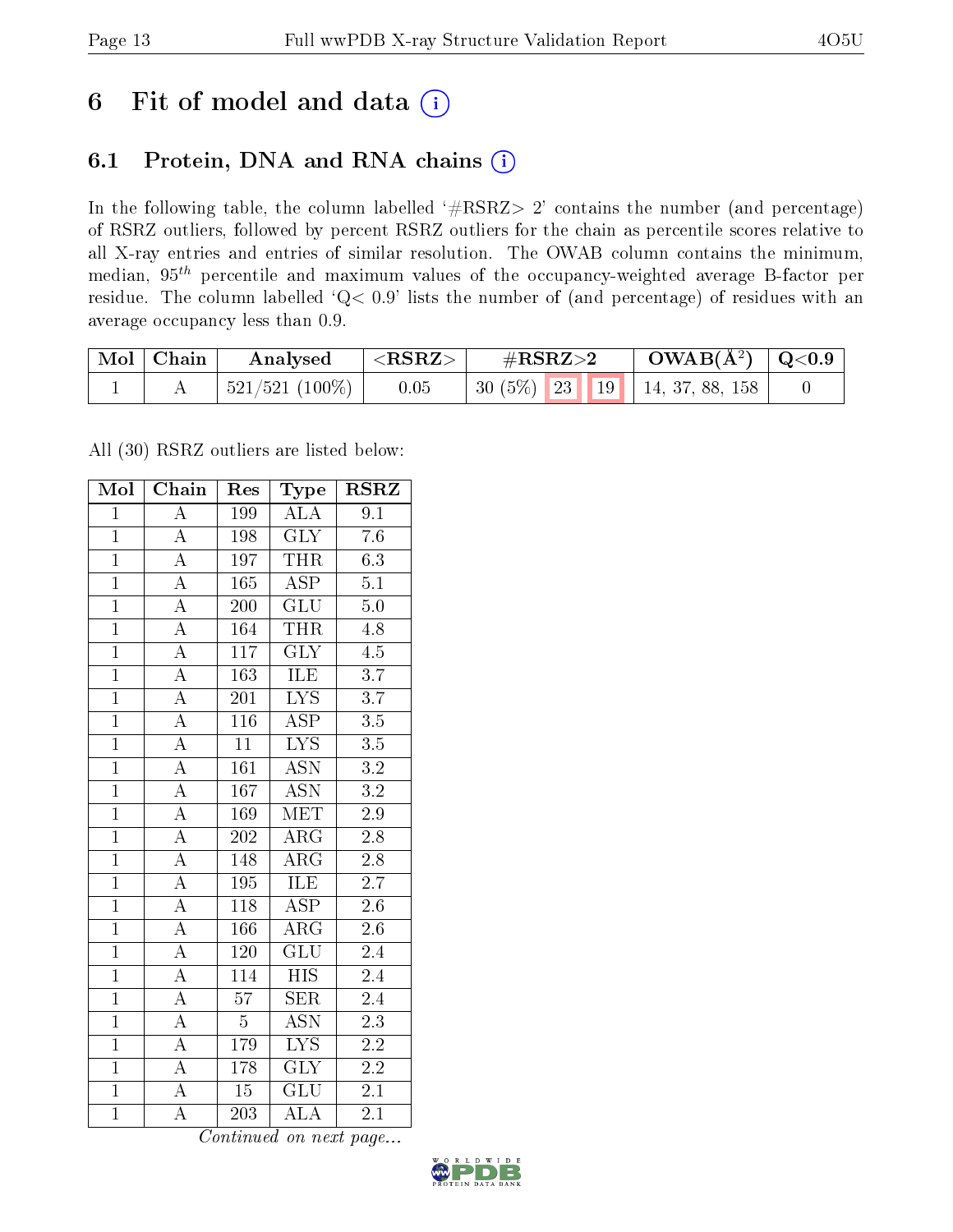Continued from previous page...

| Mol | Chain | Res | $\top$ Type | <b>RSRZ</b> |
|-----|-------|-----|-------------|-------------|
|     |       | 160 | GL N        |             |
|     |       | 59  | PRO         | 21          |
|     |       |     | GL Z        |             |

#### 6.2 Non-standard residues in protein, DNA, RNA chains  $(i)$

There are no non-standard protein/DNA/RNA residues in this entry.

#### 6.3 Carbohydrates  $(i)$

There are no carbohydrates in this entry.

### 6.4 Ligands  $(i)$

In the following table, the Atoms column lists the number of modelled atoms in the group and the number defined in the chemical component dictionary. The B-factors column lists the minimum, median,  $95<sup>th</sup>$  percentile and maximum values of B factors of atoms in the group. The column labelled  $Q< 0.9$ ' lists the number of atoms with occupancy less than 0.9.

| Mol            | Type            | Chain | Res | Atoms | <b>RSCC</b> | <b>RSR</b> | B-factors $\overline{(\mathbf{A}^2)}$ | Q <sub>0.9</sub> |
|----------------|-----------------|-------|-----|-------|-------------|------------|---------------------------------------|------------------|
| $\overline{2}$ | SO <sub>4</sub> | А     | 609 | 5/5   | 0.79        | 0.38       | 77,80,81,86                           | $\cup$           |
| $\overline{2}$ | SO <sub>4</sub> | А     | 606 | 5/5   | 0.85        | 0.25       | 80,82,82,85                           |                  |
| $\overline{2}$ | SO <sub>4</sub> | А     | 607 | 5/5   | 0.88        | 0.28       | 83,85,87,88                           | 0                |
| 4              | CD              | А     | 610 | 1/1   | 0.89        | 0.17       | 159, 159, 159, 159                    | 0                |
| $\overline{2}$ | SO <sub>4</sub> | А     | 608 | 5/5   | 0.92        | 0.39       | 72,74,77,77                           | 0                |
| $\overline{2}$ | SO <sub>4</sub> | A     | 605 | 5/5   | 0.92        | 0.21       | 68,71,72,72                           | $\left( \right)$ |
| $\overline{2}$ | SO <sub>4</sub> | А     | 603 | 5/5   | 0.94        | 0.19       | 56,59,62,62                           | 0                |
| 3              | FAD             | А     | 604 | 53/53 | 0.98        | 0.18       | 12,27,37,40                           | $\Omega$         |
| $\overline{2}$ | SO <sub>4</sub> | А     | 602 | 5/5   | 0.98        | 0.14       | 40, 42, 43, 45                        |                  |
| $\overline{2}$ | SO <sub>4</sub> | А     | 601 | 5/5   | 0.99        | 0.10       | 27, 27, 28, 28                        |                  |

The following is a graphical depiction of the model fit to experimental electron density of all instances of the Ligand of Interest. In addition, ligands with molecular weight  $> 250$  and outliers as shown on the geometry validation Tables will also be included. Each fit is shown from different orientation to approximate a three-dimensional view.